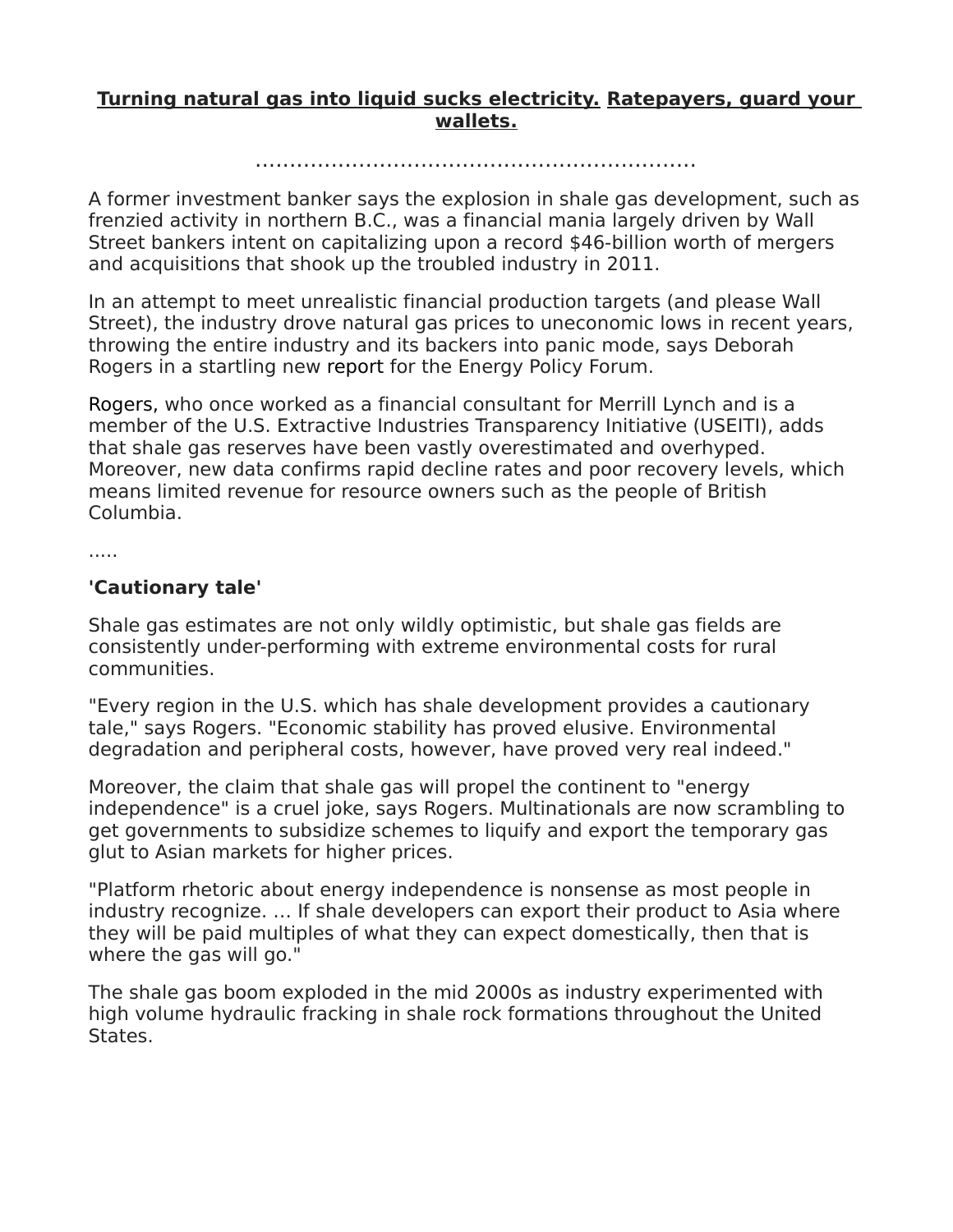## **'SHALE AND WALL STREET': SEVEN CONCLUSIONS**

Deborah Rogers' report for the Energy Policy Forum makes these assertions:

1. Wall Street promoted the shale gas drilling frenzy, which resulted in prices lower than the cost of production and thereby profited [enormously] from mergers & acquisitions and other transactional fees.

2. U.S. shale gas and shale oil reserves have been overestimated by a minimum of 100 per cent and by as much as 400 to 500 per cent by operators, according to actual well production data filed in various states.

3. Shale oil wells are following the same steep decline rates and poor recovery efficiency observed in shale gas wells.

4. The price of natural gas has been driven down largely due to severe overproduction in meeting financial analysts' targets of production growth for share appreciation, coupled and exacerbated by imprudent leverage and thus a concomitant need to produce to meet debt service.

5. Due to extreme levels of debt, stated proved undeveloped reserves (PUDs) may not have been in compliance with SEC [Securities and Exchange Commission] rules at some shale companies because of the threat of collateral default for those operators.

6. Industry is demonstrating reticence to engage in further shale investment, abandoning pipeline projects, IPOs and joint venture projects in spite of public rhetoric proclaiming shales to be a panacea for U.S. energy policy.

7. Exportation is being pursued for the arbitrage between the domestic and international prices in an effort to shore up ailing balance sheets invested in shale assets.

The controversial technology, which is more capital and energy intensive than conventional gas, allowed firms to access previously uneconomic deposits of gas and blast them apart with high-pressured volumes of chemicals, water and sand.

Few jobs, little stimulus

Although industry and government have trumpeted shale gas development as a miraculous economic engine that might even solve the common cold, the facts prove otherwise says Rogers.

"Retail sales per capita and median household income in the core counties of the major plays are under-performing their respective state averages in direct opposition to spurious economic models commissioned by industry."

Moreover, the capital intensive oil and gas industry creates a limited number of jobs. "Direct industry jobs (for onshore and offshore oil and gas) have accounted for less than one-twentieth of one per cent of the overall U.S. labour market since 2003, according to the Bureau of Labor Statistics," says Rogers.